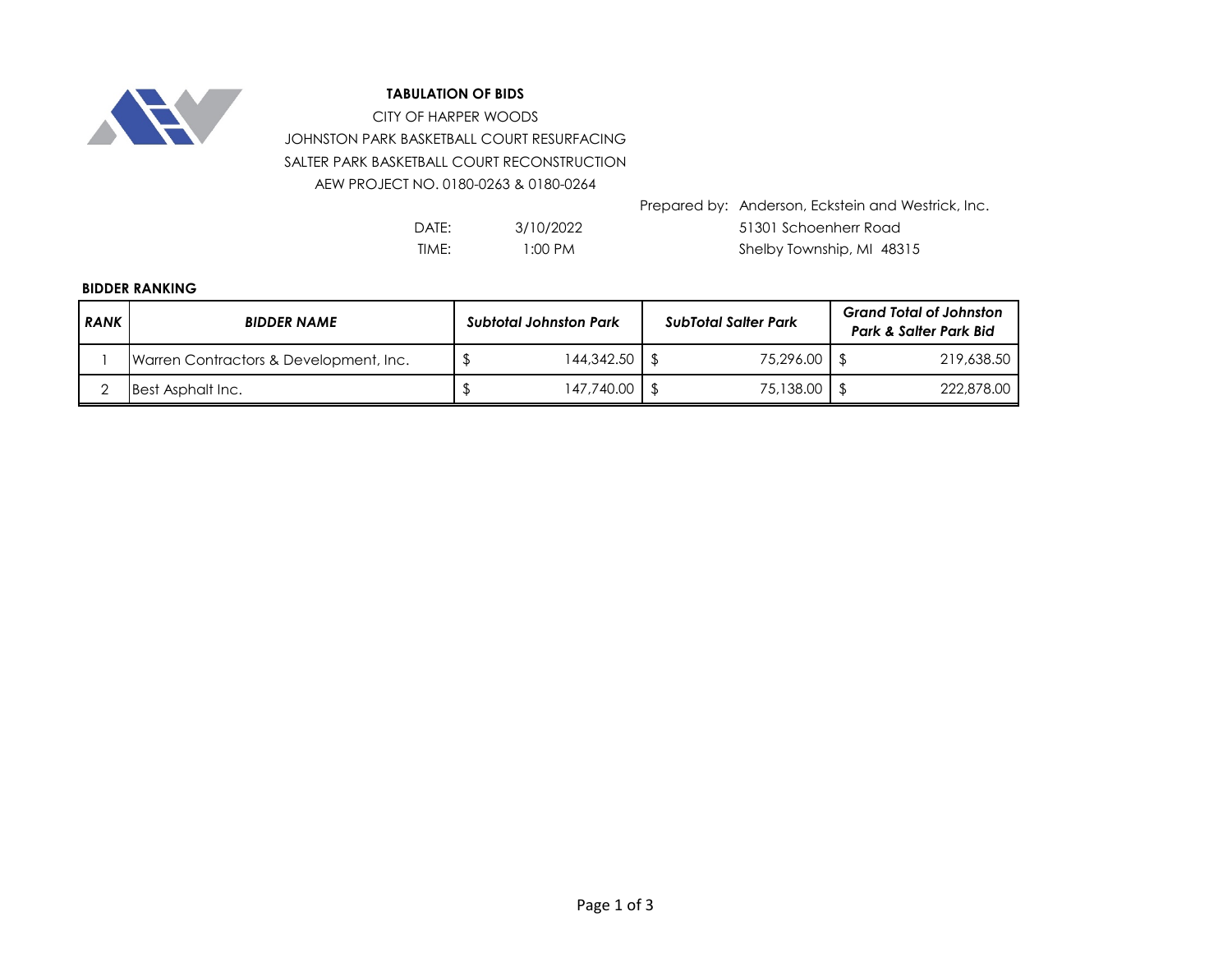

## **TABULATION OF BIDS**

CITY OF HARPER WOODS

|             | JOHNSTON PARK BASKETBALL COURT RESURFACING<br>SALTER PARK BASKETBALL COURT RECONSTRUCTION<br>AEW PROJECT NO. 0180-0263 & 0180-0264 |                               |                | Warren Contractors & Development, Inc.<br>14979 Technology Dr.<br>Shelby Twp., MI 48315 |            | Best Asphalt Inc.<br>6334 N. Beverly Plaza<br>Romulus, MI 48174 |            |  |
|-------------|------------------------------------------------------------------------------------------------------------------------------------|-------------------------------|----------------|-----------------------------------------------------------------------------------------|------------|-----------------------------------------------------------------|------------|--|
| Item<br>No. | Description                                                                                                                        | Estimated<br>Quantity         | Units          | <b>Unit Price</b>                                                                       | Amount     | Unit Price                                                      | Amount     |  |
|             | <b>Johnston Park</b>                                                                                                               |                               |                |                                                                                         |            |                                                                 |            |  |
| 1.          | Mobilization, Max 3%                                                                                                               |                               | LS             | 4,000.00                                                                                | 4,000.00   | 4,000.00                                                        | 4,000.00   |  |
| 2.          | Subgrade Undercutting                                                                                                              | 5                             | Cyd            | 50.00                                                                                   | 250.00     | 80.00                                                           | 400.00     |  |
| 3.          | Erosion Control, Inlet Filter                                                                                                      | $\mathbf{2}$                  | Each           | 100.00                                                                                  | 200.00     | 100.00                                                          | 200.00     |  |
| 4.          | Sawcutting, Full Depth, Existing Pavement                                                                                          | 130                           | F <sup>†</sup> | 4.00                                                                                    | 520.00     | 3.00                                                            | 390.00     |  |
| 5.          | Pavt, Rem                                                                                                                          | 110                           | Syd            | 25.00                                                                                   | 2,750.00   | 10.00                                                           | 1,100.00   |  |
| 6.          | Earth, Excavation                                                                                                                  | 5                             | Cyd            | 100.00                                                                                  | 500.00     | 50.00                                                           | 250.00     |  |
| 7.          | Dr Structure, Adj, Add Depth                                                                                                       | $\boldsymbol{\vartriangle}$   | Ft.            | 200.00                                                                                  | 800.00     | 500.00                                                          | 2,000.00   |  |
| 8.          | Dr Structure, Adj.                                                                                                                 | 2                             | Ea             | 850.00                                                                                  | 1,700.00   | 500.00                                                          | 1,000.00   |  |
| 9.          | External Structure Wrap, 18 inch                                                                                                   | 2                             | Ea             | 600.00                                                                                  | 1,200.00   | 950.00                                                          | 1,900.00   |  |
| 10.         | Aggregate Base, 4 inch, CI II Sand                                                                                                 | 18                            | Syd            | 25.00                                                                                   | 450.00     | 50.00                                                           | 900.00     |  |
| 11.         | Concrete Sidewalk, 4 inch                                                                                                          | 20                            | Syd            | 250.00                                                                                  | 5,000.00   | 200.00                                                          | 4,000.00   |  |
| 12.         | Pavt, Cleaning                                                                                                                     |                               | LS             | 850.00                                                                                  | 850.00     | 7,200.00                                                        | 7,200.00   |  |
| 13.         | <b>HMA, 13A</b>                                                                                                                    | 275                           | <b>T</b> n     | 175.00                                                                                  | 48,125.00  | 165.00                                                          | 45,375.00  |  |
| 14.         | Cold Milling HMA Surface                                                                                                           | 2,325                         | Syd            | 11.50                                                                                   | 26,737.50  | 9.00                                                            | 20,925.00  |  |
| 15.         | Steel Post, Rem                                                                                                                    | 4                             | Each           | 300.00                                                                                  | 1,200.00   | 100.00                                                          | 400.00     |  |
| 16.         | Steel Post, Basketball                                                                                                             | $\overline{2}$                | Each           | 2,700.00                                                                                | 5,400.00   | 4,200.00                                                        | 8,400.00   |  |
| 17.         | Parking Blocks, Rem, Salv                                                                                                          | 62                            | Each           | 45.00                                                                                   | 2,790.00   | 60.00                                                           | 3,720.00   |  |
| 18.         | Backboard, Rem, Salv                                                                                                               | $\overline{2}$                | Each           | 640.00                                                                                  | 1,280.00   | 200.00                                                          | 400.00     |  |
| 19.         | Gate, Swing Arm, 30 Foot                                                                                                           |                               | Each           | 4,200.00                                                                                | 4,200.00   | 5,500.00                                                        | 5,500.00   |  |
| 20.         | Turf Establishment, Performance                                                                                                    | 150                           | Syd            | 10.00                                                                                   | 1,500.00   | 15.00                                                           | 2,250.00   |  |
| 21.         | Pavt Mrkg, Basketball Half Court                                                                                                   | 4                             | Each           | 600.00                                                                                  | 2,400.00   | 500.00                                                          | 2,000.00   |  |
| 22.         | Pavt Mrkg, Waterborne, 4 inch, White                                                                                               | 220                           | Ft.            | 2.00                                                                                    | 440.00     | 1.50                                                            | 330.00     |  |
| 23.         | Pavt Mrkg, Surface Color Coat                                                                                                      | 950                           | Syd            | 11.00                                                                                   | 10,450.00  | 10.00                                                           | 9,500.00   |  |
| 24.         | Steel Bench                                                                                                                        | 8                             | Each           | 1,500.00                                                                                | 12,000.00  | 2,500.00                                                        | 20,000.00  |  |
| 25.         | <b>Bike Rack</b>                                                                                                                   | $\boldsymbol{\vartriangle}$   | Each           | 1,100.00                                                                                | 4,400.00   | 550.00                                                          | 2,200.00   |  |
| 26.         | <b>Trash Receptacle</b>                                                                                                            |                               | Each           | 1,300.00                                                                                | 5,200.00   | 850.00                                                          | 3,400.00   |  |
|             |                                                                                                                                    | <b>Subtotal Johnston Park</b> |                |                                                                                         | 144,342.50 |                                                                 | 147,740.00 |  |